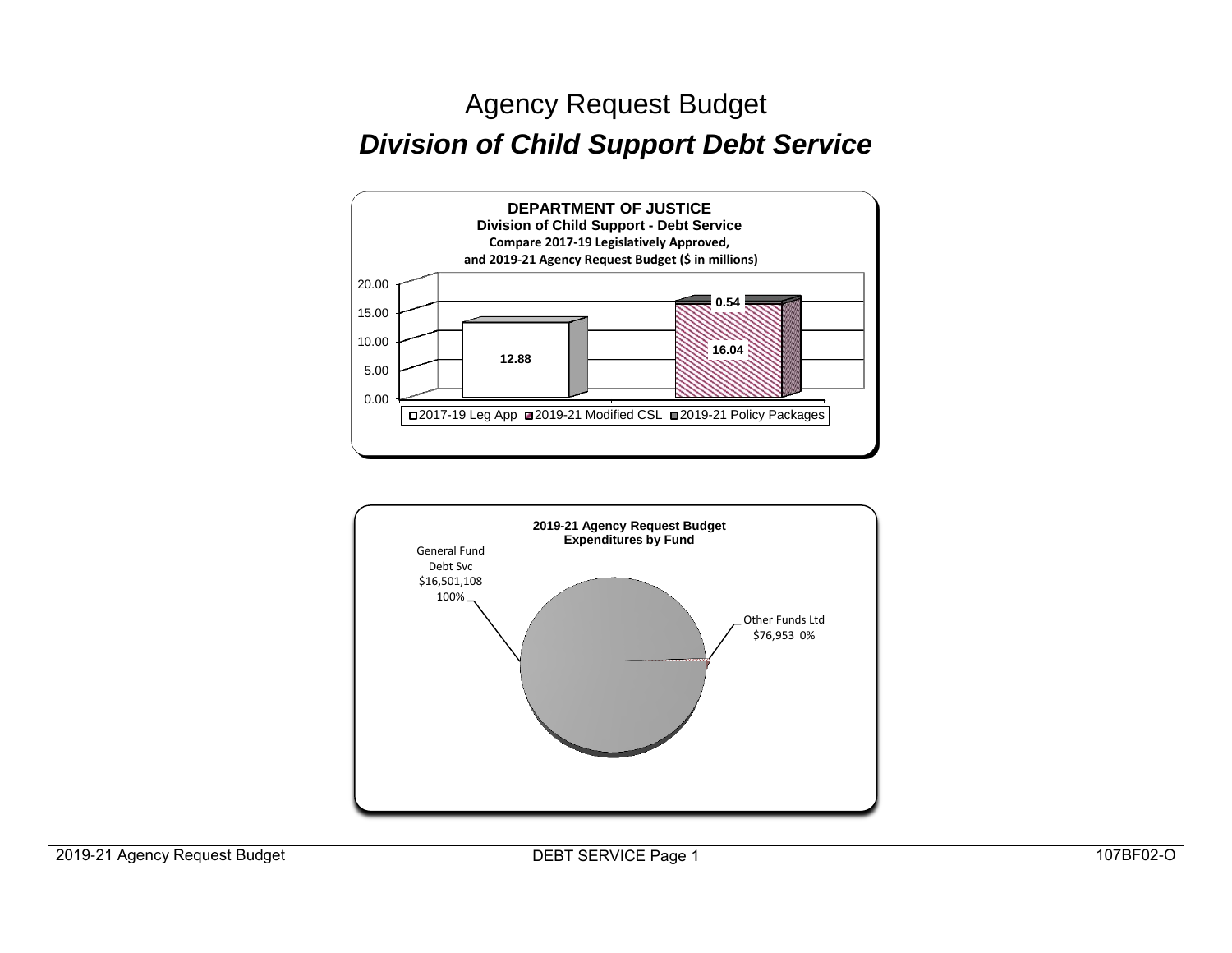#### **Program Overview**

The debt service funding is intended to support the Oregon Child Support Program's Child Support Systems Project, which is being partially funded by State Article XI-Q bonds. The Project's purpose is to develop a new automated system for the Oregon Child Support Program. This federally mandated and certified system must function as a case management system, an accounting and distribution system, and a data exchange system that interfaces with multiple agencies within Oregon and across the United States. The process is complicated and must proceed through a number of federally mandated steps. Before obtaining approval for federal funding for a system replacement, the federal Office of Child Support Enforcement (OCSE) required the state to conduct a Feasibility Study to demonstrate the best approach to satisfy the need for a new system, provide an objective analysis of which replacement system best meets the state's needs, provides the federally required components, and demonstrate the economic payoff of a new system.

#### **Program Description**

The Oregon Child Support Program exists to ensure that the children of Oregon receive the support they need to rise out of or avoid poverty, that reliance on public assistance is diminished, and that Oregon's families and future citizens thrive. The Child Support System Project is the effort to build the core essential tool for the Program to fulfill its mission, which is to enhance the well-being of children by providing child support services to families.

#### **Program Justification and Link to Long Term Outcomes**

The Project is a serious and major investment for the state. Confidence in moving forward toward completion lies in the level of due diligence and development that the federal government requires, the close side-by-side partnership that Oregon has fostered with its federal oversight agency at each step of the process, and the major funding commitment by the federal government at the conclusion of the due diligence process.

The Oregon Child Support Program's mission aligns the Division of Child Support with the "Healthy, Safe Oregonians" and "A Seamless System of Education" outcome areas. The Division's work also reaches the "Excellence in State Government" and "A Thriving Statewide Economy" outcome areas. The Program's work supported by the new system is foundational to the safety, health, and wellbeing of children and families. For example: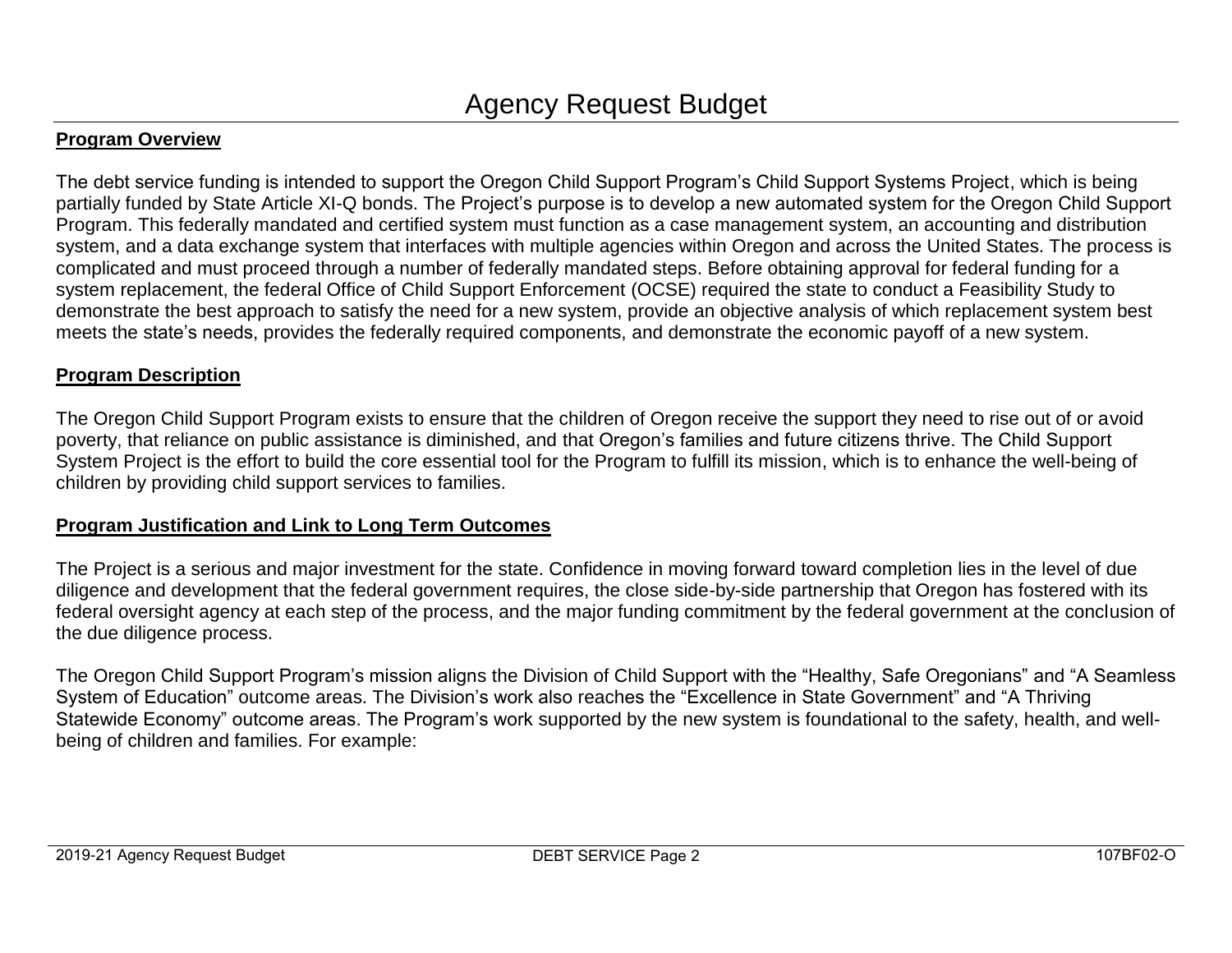### • Healthy, Safe Oregonians

*Ensure there is a Route to Independence for Oregonians Receiving Foster Care and Housing Services.*

While receipt of child support and provision of medical support or coverage may not be a complete answer to a family's needs, they do contribute to successful outcomes and move families toward self-sufficiency and an improved quality of life. The new system will assist the Program in collecting more child support for Oregonians and decreasing families' reliance on public assistance. The Program has no means test and can provide services for a family from cradle to college graduation.

## *Ensure a Safe Environment for Children that Receive Services.*

Support for Oregon's children is foundational to their safety, health, education, and well-being. When issues of violence exist, the Program has processes in place to help protect parents and children from potential harm while continuing to provide child support services.

## • A Seamless System of Education

## *Establish Affordable Access to Higher Education*

The Program can continue to provide services until a child reaches emancipation or is no longer in school. Children of least age 18 and under 21 and attending school can receive child support payments from their parent(s). Receiving support during this time allows adult children to focus on their continuing education by reducing their need to join the workforce or reduce their course load to cope with financial demands. Because participating children are required to make academic progress based on their school standards, students are encouraged to perform so they continue receiving support payments.

## Excellence in State Government

## *Continued Improvement of Performance Management*

The outcomes achieved by the Program demonstrate excellence in state government by leveraging General Fund dollars to bring in more than two times the amount in federal dollars. To receive these federal funds, the Program must conform and perform to set standards. The federal government measures, monitors, and audits the Program's performance. In addition to the matched dollars, the federal government provides performance-based incentive funding each year to the Program. Federally matched funds and incentive dollars allow the Program to provide high-quality services with minimal financial impact to the state budget. Implementation of a new child support system will allow the Program to automate basic case functions and redirect worker efforts to the more difficult aspects of case management requiring the human touch. The business intelligence component of the new system will provide the Program with the tools necessary for data-driven analysis and process improvement—tools currently unavailable in the legacy system.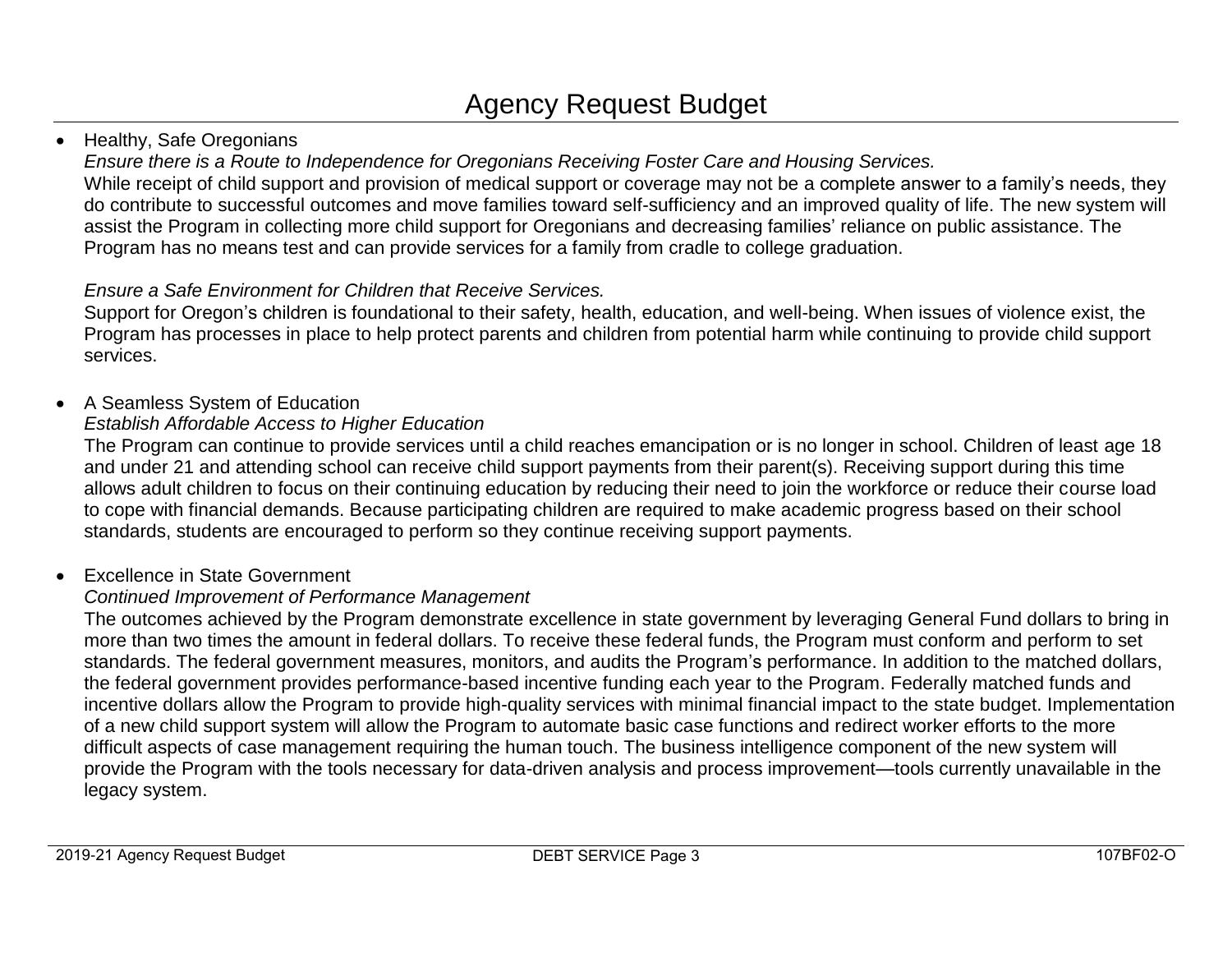## • A Thriving Statewide Economy

*Create Conditions for Business to Grow*

The Program's relationship with employers is crucial to continued success, and the Program works to minimize the statutory burden on employers as much as possible. By working with the Child Support Program, and its dedicated Employer Services team, Oregon employers need only work with a single government entity, a single set of forms, and a single group of people exclusively assigned to support them. Additionally, Oregon's Program has received federal recognition for its online Employer Portal that rolled out in 2013 and further enhanced, automated, and simplified the interactions between employers and the Program. Through process improvements, the Program continues to reduce the administrative and compliance burden that Oregon's small businesses face, and encourages them to grow. The new system includes improvements and enhancements to the Employer Portal that will enhance services and increase the ease of use.

#### *Growing Middle Class*

Self-sufficiency helps families attain equitable standing in their communities and diminishes reliance on public assistance. The overwhelming societal problem of child poverty can be addressed significantly by the administration of an effective and fiscally responsible child support program—nationally, the child support program is recognized as the fourth-most effective anti-poverty program. The Oregon Child Support Program's efforts with its federal partner to build a modern case management and accounting system move Oregon in this direction.

#### **Program Performance**

There is currently no effective way to measure performance of the new system as it is still under construction. The new system will increase overall performance of the Program. System replacement goals are:

- Increase in support collections for families
- Increase in recoveries for state agencies
- Remove increasing risk of CSEAS system catastrophic failure
- Compliance with federal and state regulations and data security requirements
- Data warehousing and business intelligence
- Timely completion of legal actions
- Reduction in manual processes
- Public cost savings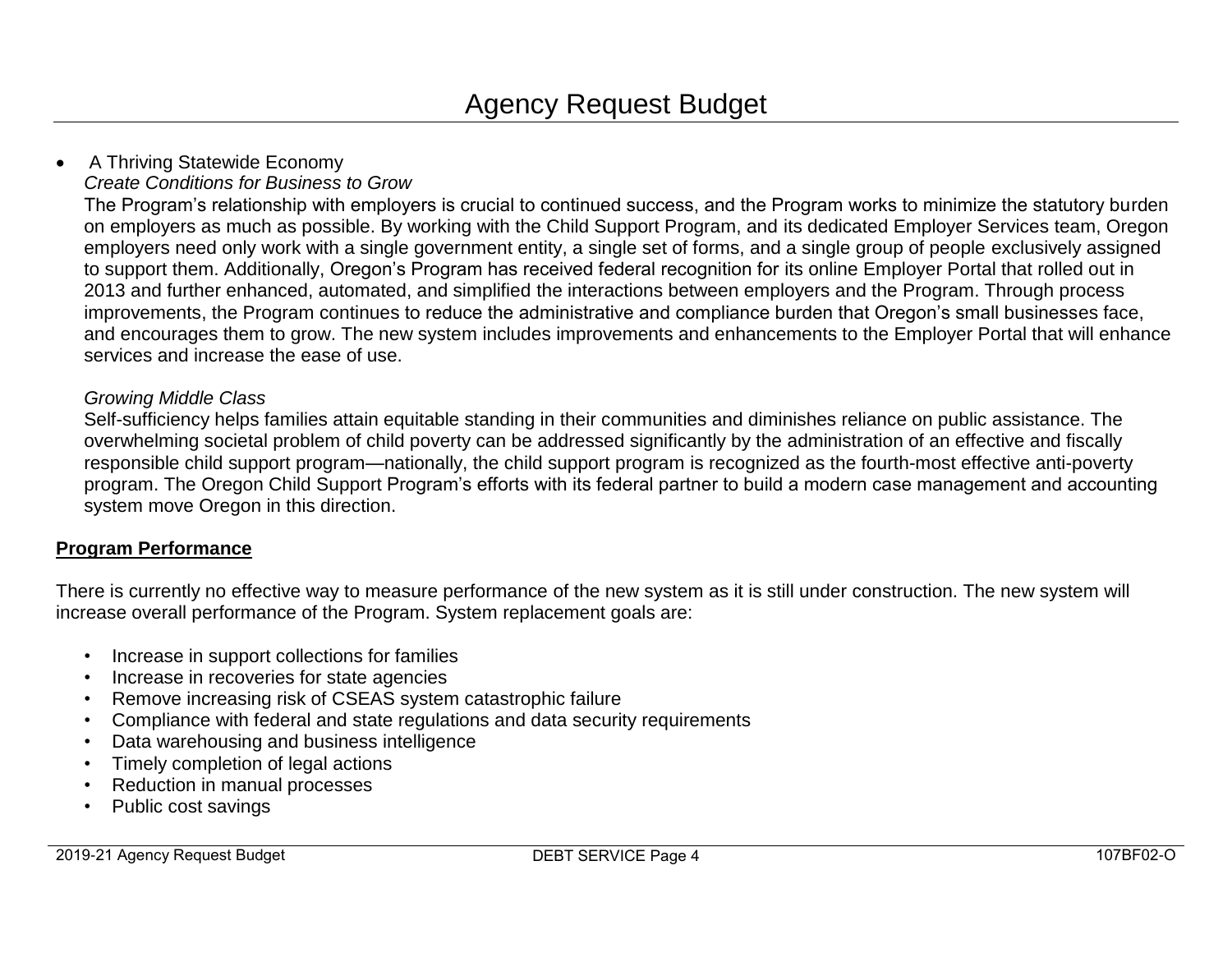Performance data for the new system will not be available until the Project is complete and the Division has migrated completely to the new system.

#### **Enabling Legislation/Program Authorization**

Title IV-D of the Social Security Act (42 USC 651 *et seq*) and ORS 180.345 provide authority to the Department of Justice to administer child support services in Oregon. Federally mandated requirements for operating and maintaining a child support program system are in a State Plan required by 45 CFR 302. ORS Chapters 286A.820 through 286A.826 provides the authority and guidance for the use of XI-Q bond funds for this Project.

#### **Funding Streams**

The Project's debt service is funded by state general fund. The cost of issuance expenses are funded by the sale of XI-Q bonds.

#### **Significant Proposed Program Changes from 2017-19**

There have been no significant changes to the Project from 2017-19. The Legislatively Adopted Budget maintains debt service payments to reflect all previous bond sales. Package 475 adds General Fund debt service related to bond sales in the 2019-2021 biennium to continue funding the project.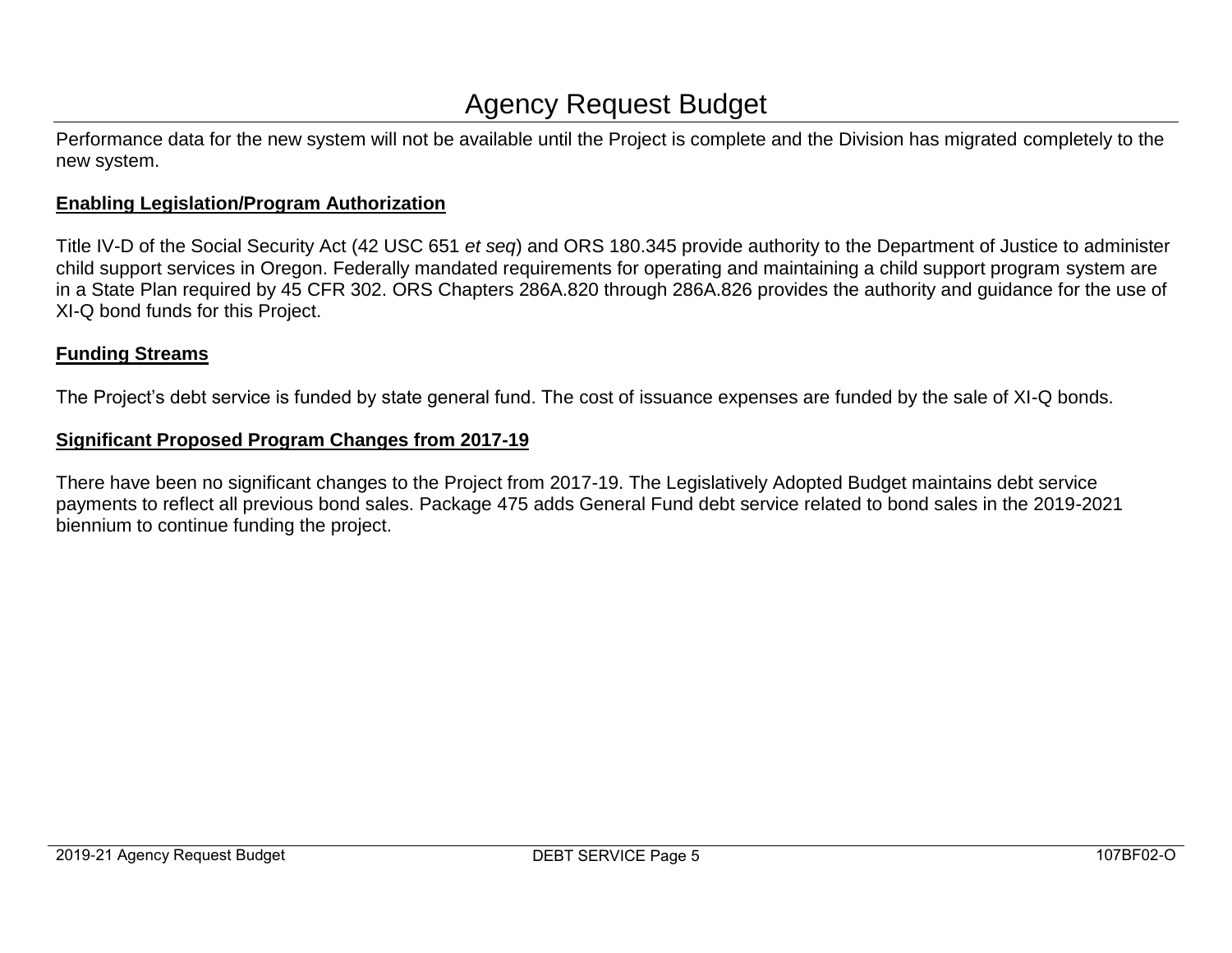## **Program Narrative**

The Division of Child Support (DCS) program is currently undergoing a major IT project that involves debt service and related costs. All states must maintain a child support automated system that meets federal certification requirements. Oregon's current system (CSEAS) is one of the oldest systems in the nation, using components and databases from the 1970s that are difficult to use and complex to maintain. DCS initiated a formal process to replace CSEAS and meet the current and future needs of the program (Child Support System Project). At the Project's conclusion, Oregon will have a web-interface system that combines the best functionality of three of the newest child support systems in the nation.

For more information, please refer to the "Child Support Enforcement Automated System" (CSEAS) section of this document.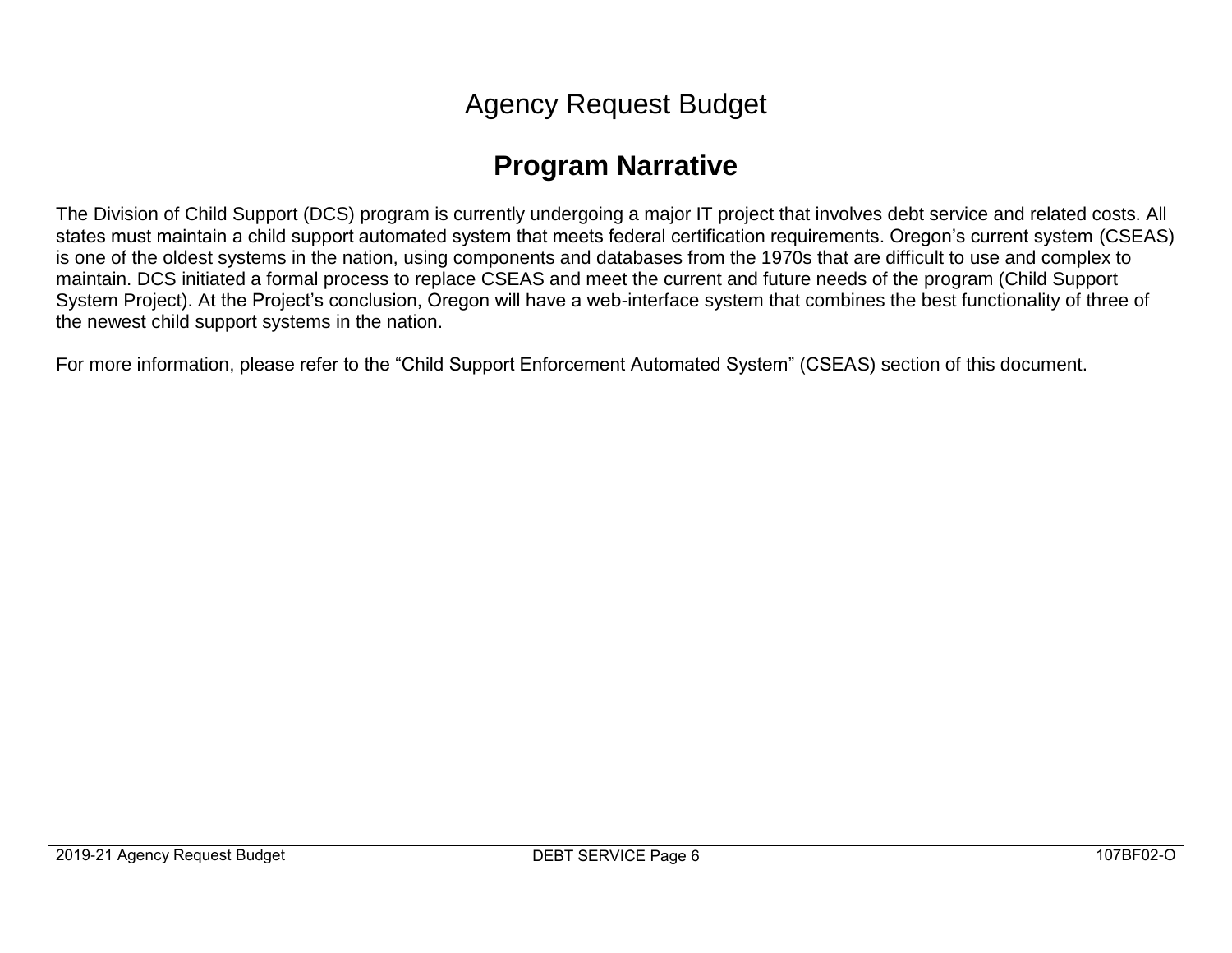#### **Division of Child Support Debt Service**

#### **022 – Phase-Outs**

**Purpose:** This package phases out the cost of issuance limitation associated with state XI-Q bond sales in the 2017-2019 biennium for the Project.

**How Achieved:** Abolished expenditures.

**2019-2021 Staffing Impact:** None

**2021-2023 Staffing Impact:** None

**Revenue Source:** (\$373,830) Other Funds Limited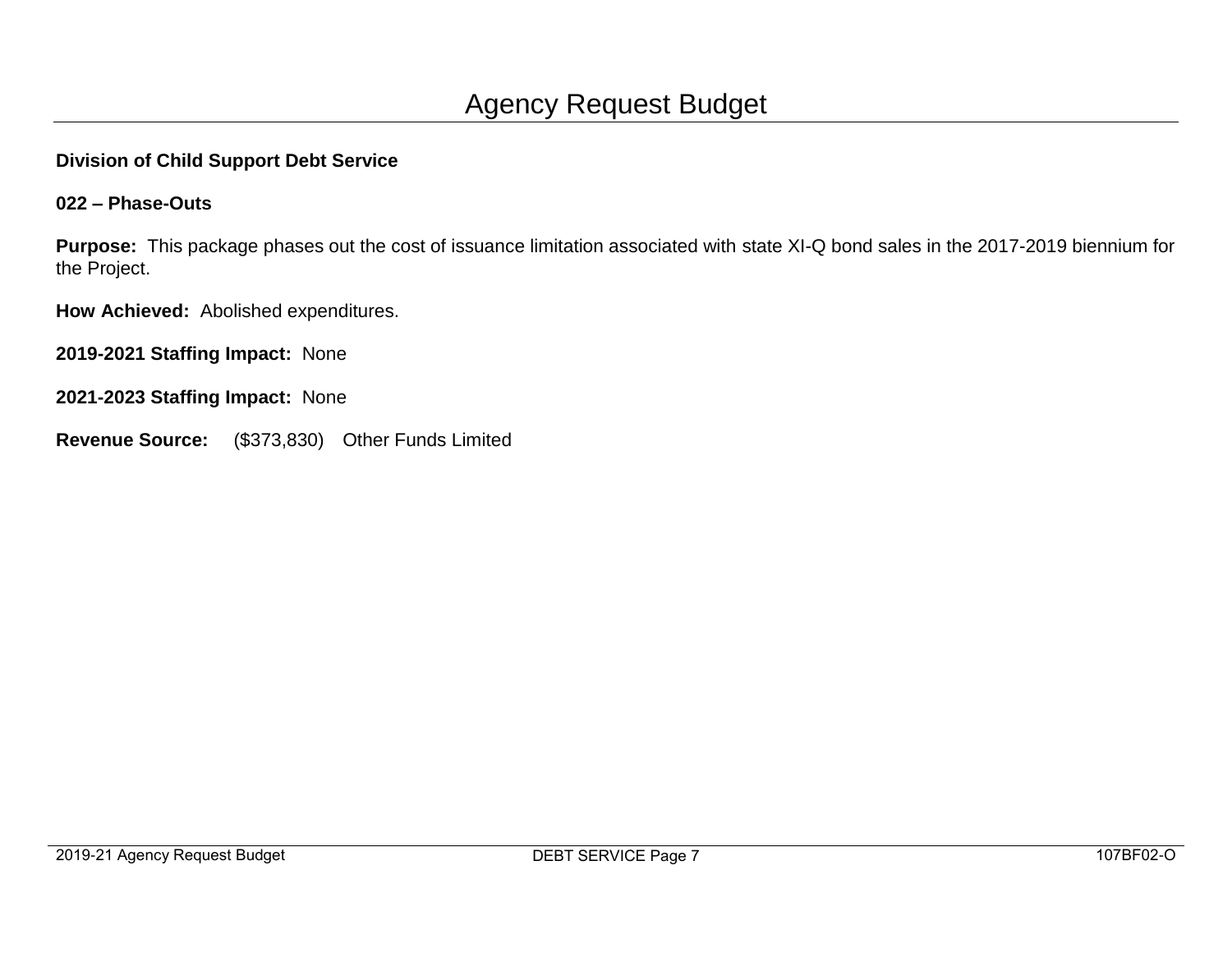### ESSENTIAL AND POLICY PACKAGE FISCAL IMPACT SUMMARY

| Justice, Dept of<br>Pkg: 022 - Phase-out Pgm & One-time Costs |                          | Cross Reference Name: Debt Service and Related Costs<br>Cross Reference Number: 13700-187-00-00-00000 |                               |                      |                                  |                                    |                  |  |  |
|---------------------------------------------------------------|--------------------------|-------------------------------------------------------------------------------------------------------|-------------------------------|----------------------|----------------------------------|------------------------------------|------------------|--|--|
|                                                               |                          |                                                                                                       |                               |                      |                                  |                                    |                  |  |  |
| <b>Description</b>                                            | <b>General Fund</b>      | <b>Lottery Funds</b>                                                                                  | <b>Other Funds</b>            | <b>Federal Funds</b> | Nonlimited Other<br><b>Funds</b> | Nonlimited Federal<br><b>Funds</b> | <b>All Funds</b> |  |  |
| <b>Revenues</b>                                               |                          |                                                                                                       |                               |                      |                                  |                                    |                  |  |  |
| General Fund Obligation Bonds                                 | $\sim$                   |                                                                                                       | (373, 830)<br>٠               |                      |                                  | $\overline{\phantom{a}}$           | (373, 830)       |  |  |
| <b>Total Revenues</b>                                         | $\blacksquare$           | ٠                                                                                                     | (\$373,830)                   | $\blacksquare$       | ٠                                | ٠                                  | ( \$373, 830)    |  |  |
| <b>Services &amp; Supplies</b>                                |                          |                                                                                                       |                               |                      |                                  |                                    |                  |  |  |
| Other COP Costs                                               | $\overline{\phantom{a}}$ |                                                                                                       | (373, 830)<br>÷               |                      |                                  | $\overline{\phantom{a}}$           | (373, 830)       |  |  |
| <b>Total Services &amp; Supplies</b>                          | ٠                        |                                                                                                       | (\$373,830)<br>٠              |                      |                                  | ٠<br>٠                             | (\$373,830)      |  |  |
| <b>Total Expenditures</b>                                     |                          |                                                                                                       |                               |                      |                                  |                                    |                  |  |  |
| <b>Total Expenditures</b>                                     | ٠                        |                                                                                                       | (373, 830)<br>٠               | $\sim$               | ۰                                | ۰                                  | (373, 830)       |  |  |
| <b>Total Expenditures</b>                                     |                          |                                                                                                       | (\$373,830)<br>$\blacksquare$ | ٠                    |                                  | $\blacksquare$<br>٠                | ( \$373, 830)    |  |  |
| <b>Ending Balance</b>                                         |                          |                                                                                                       |                               |                      |                                  |                                    |                  |  |  |
| <b>Ending Balance</b>                                         |                          | ۰                                                                                                     |                               |                      |                                  |                                    |                  |  |  |
| <b>Total Ending Balance</b>                                   | ٠                        | ٠                                                                                                     | $\blacksquare$                | ٠                    | ٠                                | $\blacksquare$                     | $\blacksquare$   |  |  |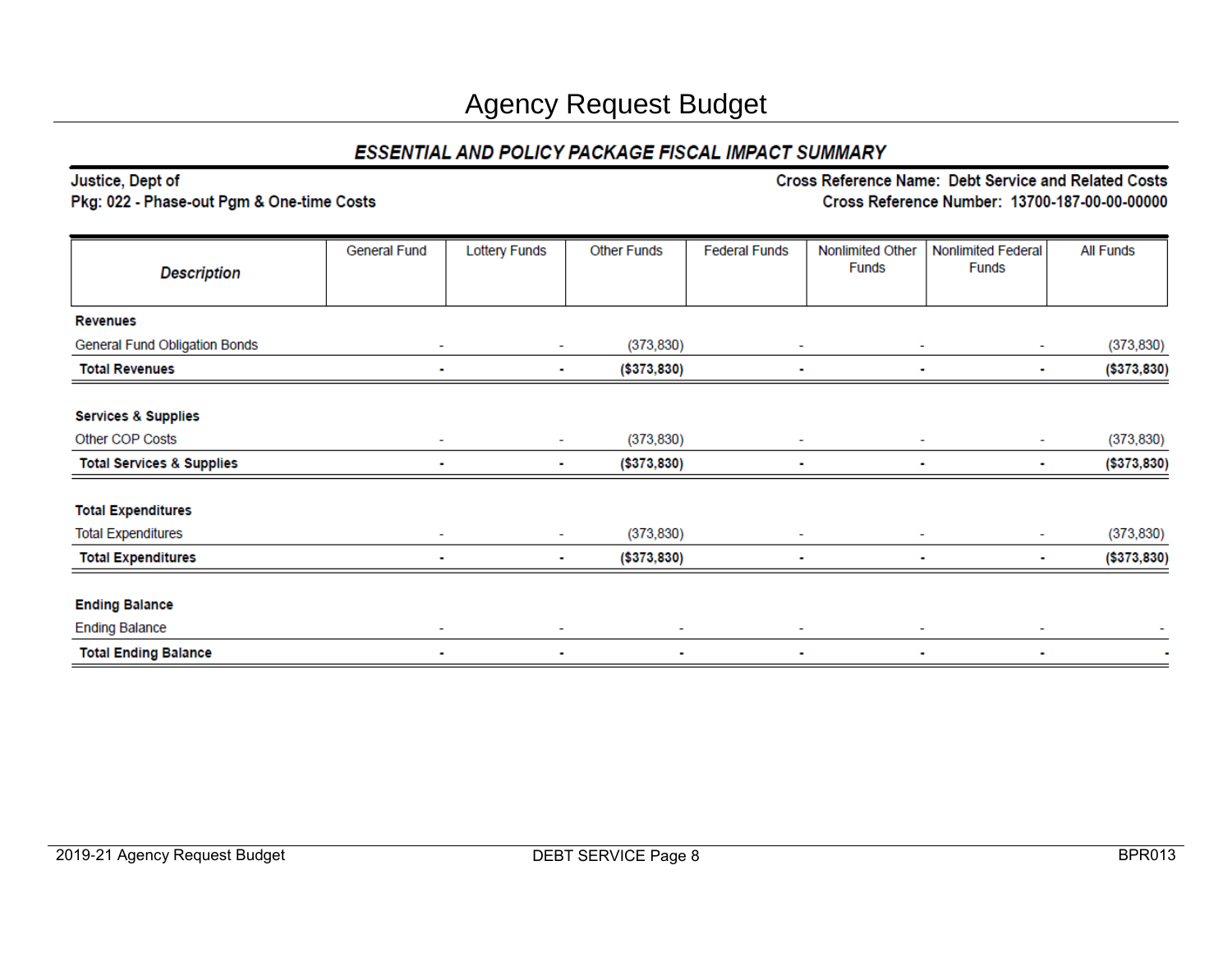#### **Division of Child Support**

#### **475 – CSEAS/Origin Development & Implementation**

**Purpose:** Provides continued funding necessary for the debt service needs surrounding the replacement of the state child support system.

In the 2013-2015, 2015-2017 and 2017-2019 Legislatively Approved Budgets, the Department of Justice (DOJ) Division of Child Support (known as the Oregon Child Support Program, with inclusion of 22 participating District Attorney offices) received funding for the state's portion of the cost to replace the state child support system. Due to the scope of the Project, the funding and the Project extends over several biennia. Work started in one biennium extends into the next biennium. After the 2015 Legislative Session, project team members worked in partnership with DAS Procurement Services and DOJ procurement attorneys to complete four separate procurements (contractors for Project Management, Quality Assurance, Independent Verification & Validation, and Implementation or System Integrator) to hire the necessary expertise to ensure DOJ meets the project objectives successfully. The project facility was set up with the onboarding of the Implementation Contractor, followed by the baselined schedule and budget. Additionally, Project team members worked with the Office of the State Chief Information Officer (OSCIO) and the Legislative Fiscal Office (LFO) to receive Stage Gate 3 endorsement in January 2016 and Readiness Assessment approval in July 2016. The project moved forward in the 2017-2019 biennium with system design, development, and testing. The operational system began the phased rollout in fall 2018 and anticipates implementation statewide in spring 2019. Biennium 2019-2021 represents the last phase of the project, ending with the 22-month maintenance transition period.

**How Achieved:** The Department of Justice is developing a child support system that meets the requirements of Title IV-D of the Social Security Act (42 USC 651 *et seq*) and enables the Oregon Child Support Program to continue delivering child support services in Oregon. The System Project anticipated a 34-month design and development period, a nine-month transition period for regional rollouts of the system, and a 22-month maintenance transition period. Accounts were adjusted using the DAS published instructions.

#### **2019-21/2021-23 Staffing Impact:** None

| <b>Revenue Source:</b> | \$460,108 General Fund Debt Service |
|------------------------|-------------------------------------|
|                        | \$76.953 Other Funds                |
|                        | \$537,061 Total Funds               |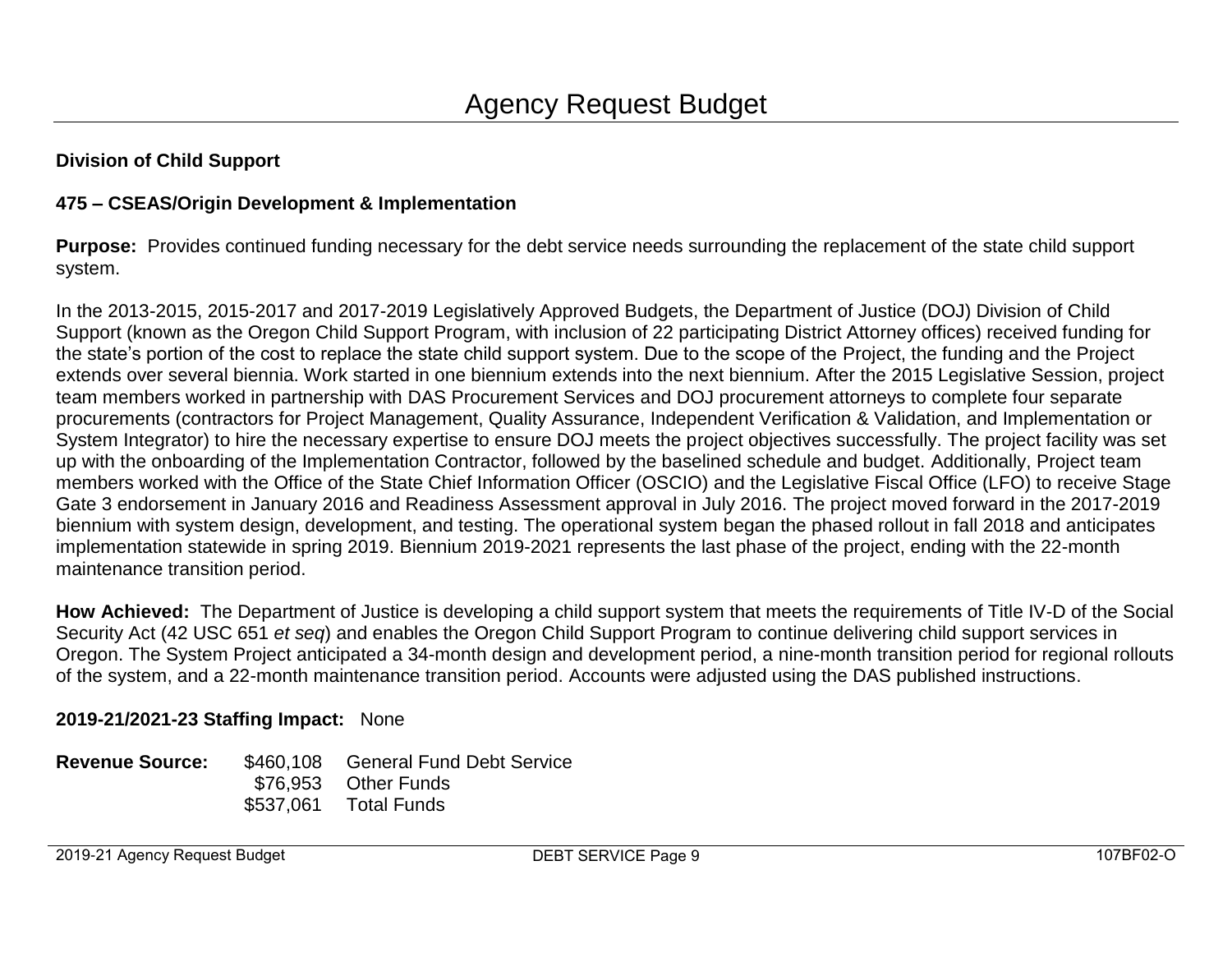#### ESSENTIAL AND POLICY PACKAGE FISCAL IMPACT SUMMARY

| Justice, Dept of                                     |                     | Cross Reference Name: Debt Service and Related Costs |                    |                      |                                  |                                               |                  |  |
|------------------------------------------------------|---------------------|------------------------------------------------------|--------------------|----------------------|----------------------------------|-----------------------------------------------|------------------|--|
| Pkg: 475 - CSEAS/Origin Development & Implementation |                     |                                                      |                    |                      |                                  | Cross Reference Number: 13700-187-00-00-00000 |                  |  |
| <b>Description</b>                                   | <b>General Fund</b> | <b>Lottery Funds</b>                                 | <b>Other Funds</b> | <b>Federal Funds</b> | Nonlimited Other<br><b>Funds</b> | <b>Nonlimited Federal</b><br><b>Funds</b>     | <b>All Funds</b> |  |
| <b>Revenues</b>                                      |                     |                                                      |                    |                      |                                  |                                               |                  |  |
| General Fund Appropriation                           | 460,108             |                                                      |                    |                      |                                  |                                               | 460,108          |  |
| <b>General Fund Obligation Bonds</b>                 |                     |                                                      | 76,953             |                      |                                  |                                               | 76,953           |  |
| <b>Total Revenues</b>                                | \$460,108           | ۰                                                    | \$76,953           |                      |                                  | ۰                                             | \$537,061        |  |
| <b>Services &amp; Supplies</b>                       |                     |                                                      |                    |                      |                                  |                                               |                  |  |
| Other COP Costs                                      |                     |                                                      | 76,953             |                      |                                  |                                               | 76,953           |  |
| <b>Total Services &amp; Supplies</b>                 |                     |                                                      | \$76,953           |                      |                                  |                                               | \$76,953         |  |
| <b>Debt Service</b>                                  |                     |                                                      |                    |                      |                                  |                                               |                  |  |
| Principal - Bonds                                    | 360,000             |                                                      |                    |                      |                                  |                                               | 360,000          |  |
| Interest - Bonds                                     | 100,108             |                                                      |                    |                      |                                  |                                               | 100,108          |  |
| <b>Total Debt Service</b>                            | \$460,108           |                                                      |                    |                      |                                  |                                               | \$460,108        |  |
| <b>Total Expenditures</b>                            |                     |                                                      |                    |                      |                                  |                                               |                  |  |
| <b>Total Expenditures</b>                            | 460,108             |                                                      | 76,953             |                      |                                  |                                               | 537,061          |  |
| <b>Total Expenditures</b>                            | \$460,108           |                                                      | \$76,953           |                      |                                  |                                               | \$537,061        |  |
| <b>Ending Balance</b>                                |                     |                                                      |                    |                      |                                  |                                               |                  |  |
| <b>Ending Balance</b>                                | ٠                   | ٠                                                    | ٠                  | ٠                    |                                  |                                               |                  |  |
| <b>Total Ending Balance</b>                          |                     | $\blacksquare$                                       |                    | $\blacksquare$       |                                  |                                               |                  |  |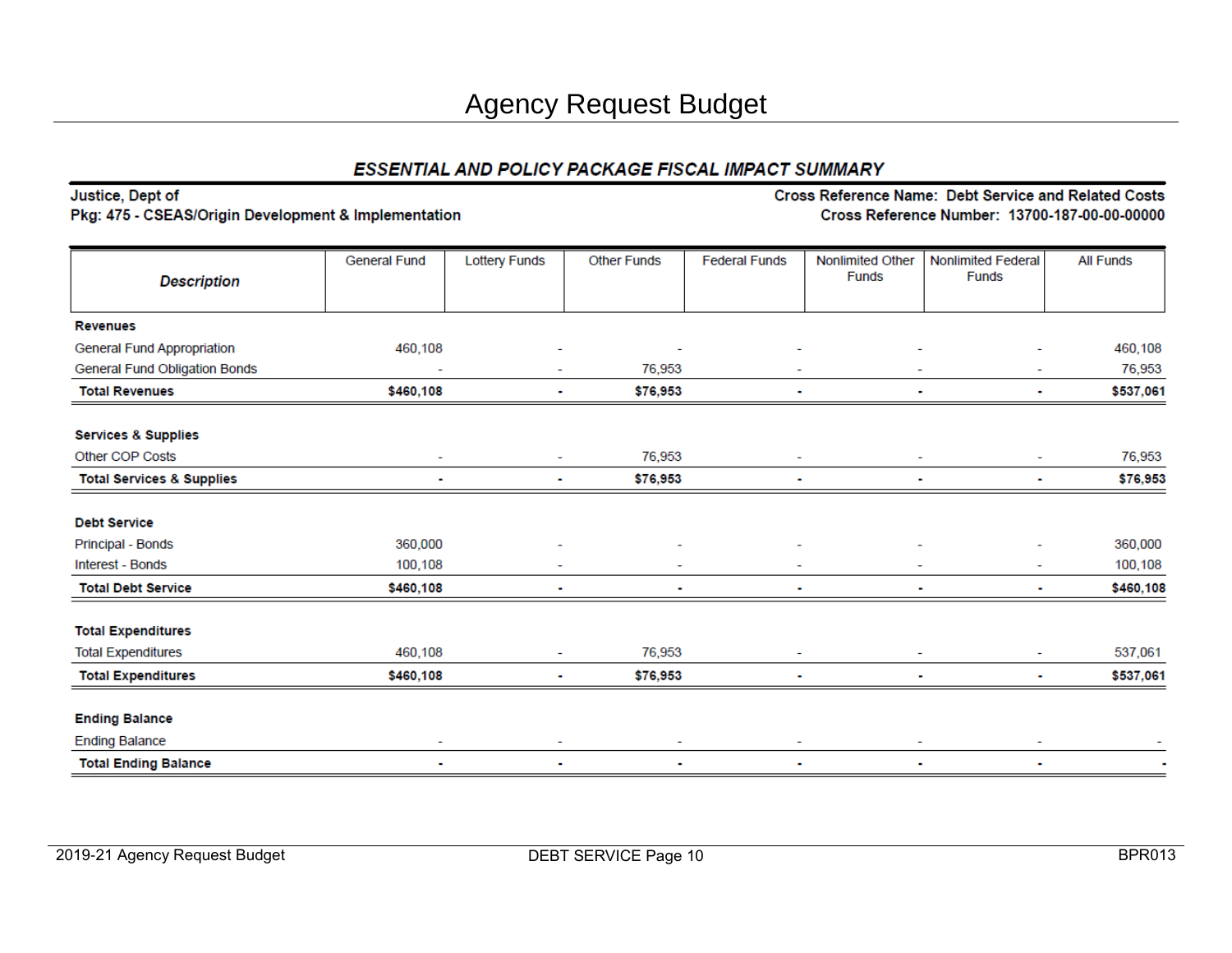## DETAIL OF LOTTERY FUNDS, OTHER FUNDS, AND FEDERAL FUNDS REVENUE

|                                                      |        | <b>ORBITS</b> |    |                | 2017-19       |         |           |         | 2019-21 |        |            |        |               |
|------------------------------------------------------|--------|---------------|----|----------------|---------------|---------|-----------|---------|---------|--------|------------|--------|---------------|
|                                                      |        |               |    |                | Legislatively |         | 2017-19   |         | Agency  |        | Governor's |        | Legislatively |
| Source                                               | Fund I | Revenue Acct  |    | 2015-17 Actual | Approved      |         | Estimated |         | Request |        |            | Budget | Adopted       |
| Child Support Debt Service - Other                   |        |               |    |                |               |         |           |         |         |        |            |        |               |
| <b>Funds Ltd</b>                                     | 3400   | 0555          | \$ | $14,566$ \$    |               | 373,830 |           | 373,830 |         | 76,953 |            |        |               |
| Misc. Transfers In/(Out) - Other<br><b>Funds Ltd</b> | 3400   |               |    |                |               |         |           |         |         |        |            |        |               |
|                                                      |        |               |    |                |               |         |           |         |         |        |            |        |               |
|                                                      |        |               |    |                |               |         |           |         |         |        |            |        |               |
| Total Other Funds Ltd  3400                          |        |               |    | 14,583         |               | 373,830 |           | 373,830 |         | 76,953 |            |        |               |